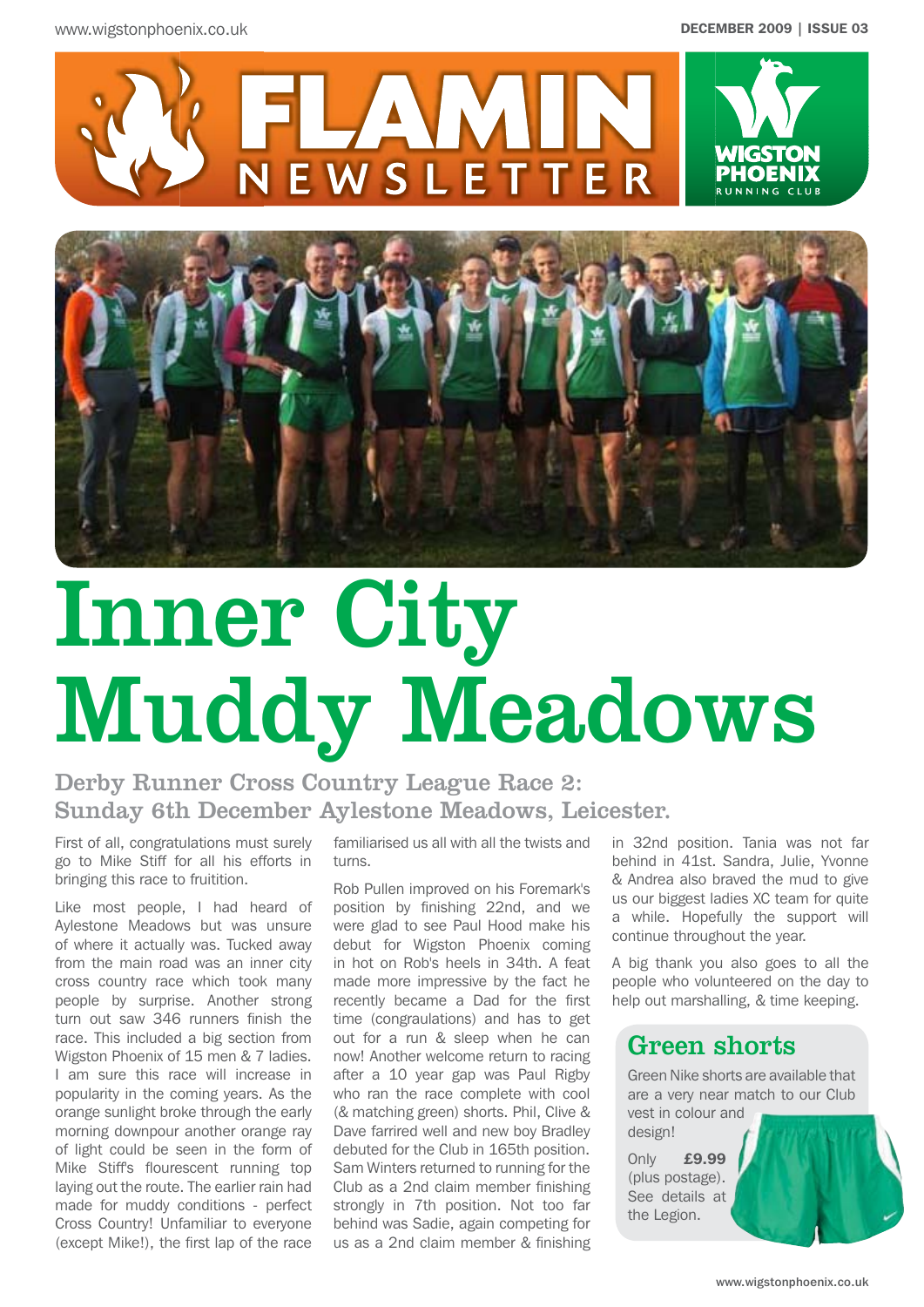# Chairman Ian Fraser's Christmas message

#### Wow what a momentous year !!

You will all be aware of change from OWL's to Wigston Phoenix .To achieve this outcome a huge amount of work has had to be done to get us to this stage where we are in finally in charge of our destiny in every sense .

We, as a club owe a vote of thanks to a small group of people who have worked incredibly hard to bring about this change including Ray, Mike, Andy, Carol and last but no means least Mick Jordan who has worked tirelessly and put in a huge number of hours to get us this far.

Like most of us I was initially disappointed not to be able to run in the black and white stripes anymore especially as OWL's had been part of both mine and Janes early running career but the more I have had time to reflect on the change (and now a proud member of Wigston Phoenix) I have realised that the the most important reason we love running is because of yourselves both old and new members.

Running is and always has been , apart from when Les pushes me too hard in training!! always justified I might add, such a pleasure because of your company, friendship, support, encouragement and advice. It has been truly special and that has nothing to do with a name. Its the people that make this club what it is and that club is now called Wigston Phoenix.

I passionately believe it's not the club that makes the people but the people that make the club. You are part of something good and special.

# Turkey Apartment

Manu Patel is offereing his Turkish apartment out to let for Club members.

**Details:** 2 bedroom, 2 bathrooms (1 en-suite), fully furnished / Air conditioning - Turquoise Golf homes. On-site facilities include: 24 hr security, 7 communal Swimming pools, Indoor heated Swimming Pool, Turkish Bath, Mini-Golf, Aqua Park, Ground Chess, Tennis, Volleyball, Beauty Centre, Fitness Centre, Sauna, Shopping centre, Market, Restaurant, Bar, and the Artev Beachclub. There is also a 9 Hole Golf Course (shared with Flamingo Country Club).

**Distance:** Airport to Turquoise homes: 16 Km, Turquoise homes to Bodrum: 16 Km .

For further details check this link http://www.bodrumturquoisehomes.com

Any enquires: Email: manu\_patel@nfumutual.co.uk Phone number: 07877 484732 Rental prices depending on season: Low: Oct - Mar £200 week, Mid: Apr - Jun £250 week, High: July - Sept £300 week

Going forward there is now a small band of enthusiastic members of the Exec committee who have done great job in recent months. All of the above have done great work but I would like to mention Colin, who has got our new website up and running and for those who haven't seen it go to www. wigstonphoenix.co.uk. Its brilliant and will continue to evolve over the coming months. We want to provide you all with the best club you deserve, run for you in every sense. If there are things you would like us to do or not do please, please let us know. I would like however to make a plea to all members, we need as many people as possible to be involved and we would welcome anyone who wants to help. *Wigston Phoenix needs you!!*

Finally can I wish all Phoenix members and their families a brilliant Christmas and happy New Year . Happy running

*PS: It was great to see so many runners and helpers turn out for our Derby Runner event last week and I can say that from a spectators perspective the vests are easy to spot.*



# Christmas Fancy Dress Handicap Race

The 6 mile handicap race is to be held once again at Burton Overy. The route is on quiet rural roads and goes via Kings Norton. The first runner will be off at 10.00 am and race awards will be presented afterwards in the village hall. We will be providing refreshments once again thanks to our team of volunteers. An entry form is available at the Legion to register your intention to run. The race entry fee will be £2 and a wrapped Christmas gift to exchange according to your race position. We have traditionally promoted the handicap race as a Fancy Dress run and to encourage participation for this year the best judged outfit will receive free membership for 2010.

------------------------------------------------------------------------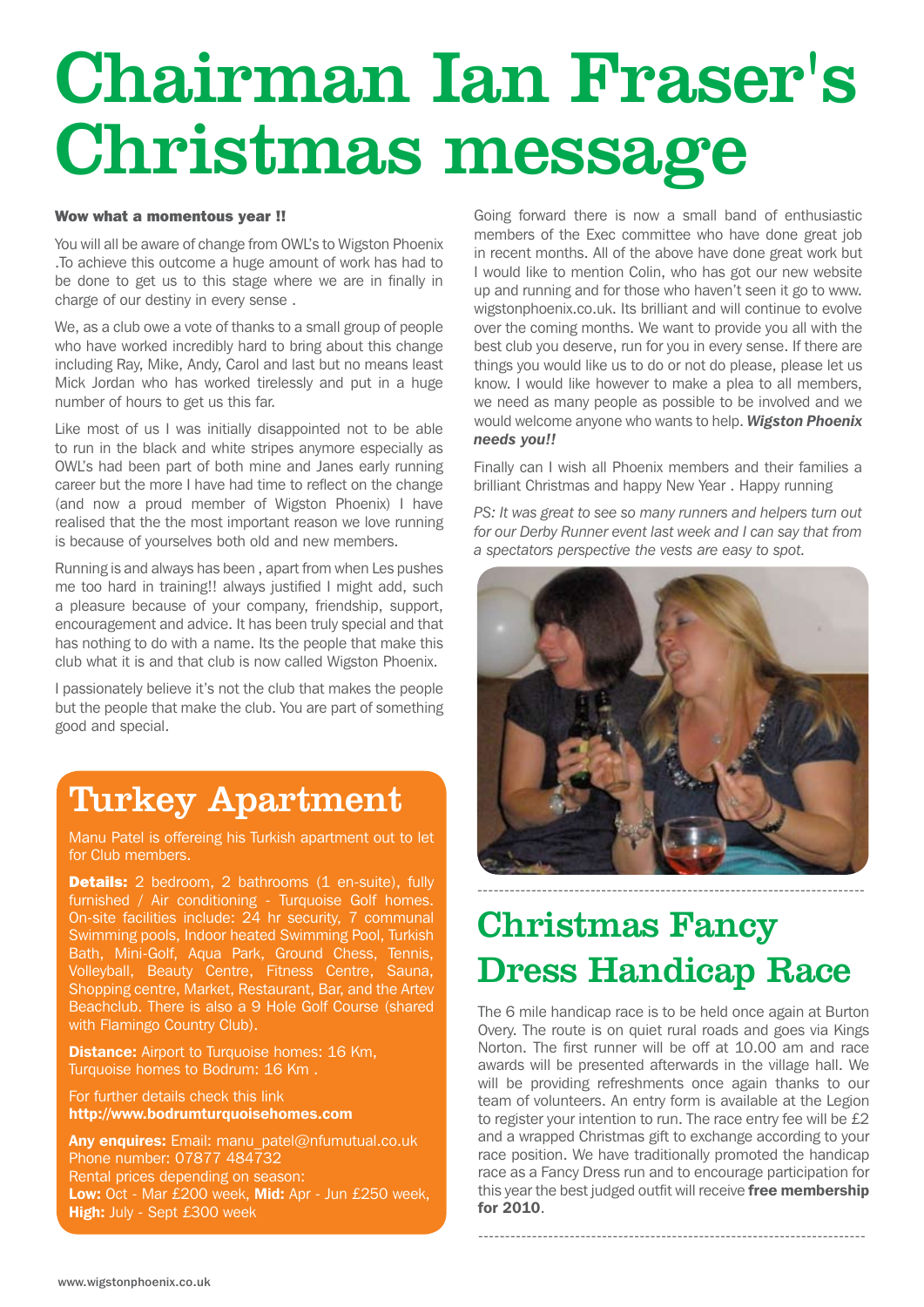# Grand Prix 2010 news in brief

Coming up in 2010 we will be putting together a Grand Prix race series. This has been discussed in principle by the committee and details will be worked out for early next year and will be put in the newsletter. We will include all Summer League races, excluding the John Fraser 10, and other nominated races. The format will be designed so that runners of all abilities will be given the chance to gain prizes and recognition.

LRRL Amendment

------------------------------------------------------------------------

In last month's newsletter, I stated that there was no separate Vets category for Women. This was incorrect - the Women follow the men, in that there is a separate vets competition run within the same race, also with 3 Divisions.

The first League race in 2010 will be the Ashby 5 at Hood Park Leisure Centre, Ashby-de-la-Zouch on Sun 17th January.

Ramon Howe

## Cross Country Championships

------------------------------------------------------------------------

Early in the New Year, the local, regional and national Cross Country Championships are due to take place, as below:

Leicestershire - Sat 9 Jan at Brockshill, Oadby

Midland - Sat 30 Jan at Stafford Common

National - Sat 27 Feb at Roundhay Park, Leeds

The Midland and National Champioships may be beyond us this year, at our stage in development, but it should be our aim to try to enter teams in the future. However, many of you might be keen to enter the Leicestershire, held locally at Oadby. Entry forms are at the club, but note closing date is 21st Dec. For team events, we need 5 Men, 3 Masters (35yrs) and 3 Women / Masters Women.

As always, we have a clash of dates as the Derby Runner (Bagworth Heath) is the next day 10 Jan. Decisions will have to be made!

Should anybody be interested in entering the Midland or the National, please contact me.

------------------------------------------------------------------------

Ramon Howe

## XC Championships Help

The County XC Championships are coming to Oadby and as the nearest local running Club we would like to help out. Ted Toft is organising the event and is looking for marshals at Oadby on Jan 9th. If you are planning to run the Derby runner on Sunday instead, please come down and help out. Please contact Ted on 0116 286 3916 if you feel you can help out in any way.

 $-$ 

#### New Members

Welcome to **Bradley Furniss** who joined the club in November 2009.

-------------------------------------------------------------

#### Charity Donations

In the last month we have made two donations to charity from club funds. Firstly, we donated towards the Wigston Royal British Legion Appeal. Traditionally we have paid a donation of £50 but this year due to our increased financial independence we have been able to afford a greater amount of £100.

Secondly, the committee chooses an annual charity to receive a donation of £100. This year we chose Menphys as the recipient and Director Peter Coopey was presented with the cheque by Chairman Ian Fraser at the Legion on the 17th November. Menphys is a local charity addressing the needs of local people. Menphys relies upon voluntary and statutory donation from the local community to carry on its work with children with mental and physical disabilities and their families (www. menphys.org.uk)

### Legion Training Nights

The Legion will be available for training as usual on Tuesday night over the Christmas and New Year period

-------------------------------------------------------------

-------------------------------------------------------------

#### Club Presentation Night

The annual Club presentation Night will be held, as before, in the Lounge at Wigston British Legion and will take place at 7.30pm on Thursday 21st January.

As well as the usual club trophies, we will again be issuing the club standard awards and a splendid buffet will be provided. Please make a note of the date in your diaries and join us for the first Wigston Phoenix Presentation Night.

#### Club AGM

The first AGM for the new club will be held at 8.30pm on Tuesday 9th February in the Lounge at Wigston British Legion.

This will be your opportunity to express a view on how you think the new club has been set up and to put your points to the committee. All the Officers of the club will be up for re-election and if anyone wishes to be considered for the posts of Chairman, Treasurer or Secretary, they should submit details to the Secretary.

Persons wishing to put forward a Motion for consideration at the AGM should give details to the Secretary at least 2 weeks before the date of the AGM.